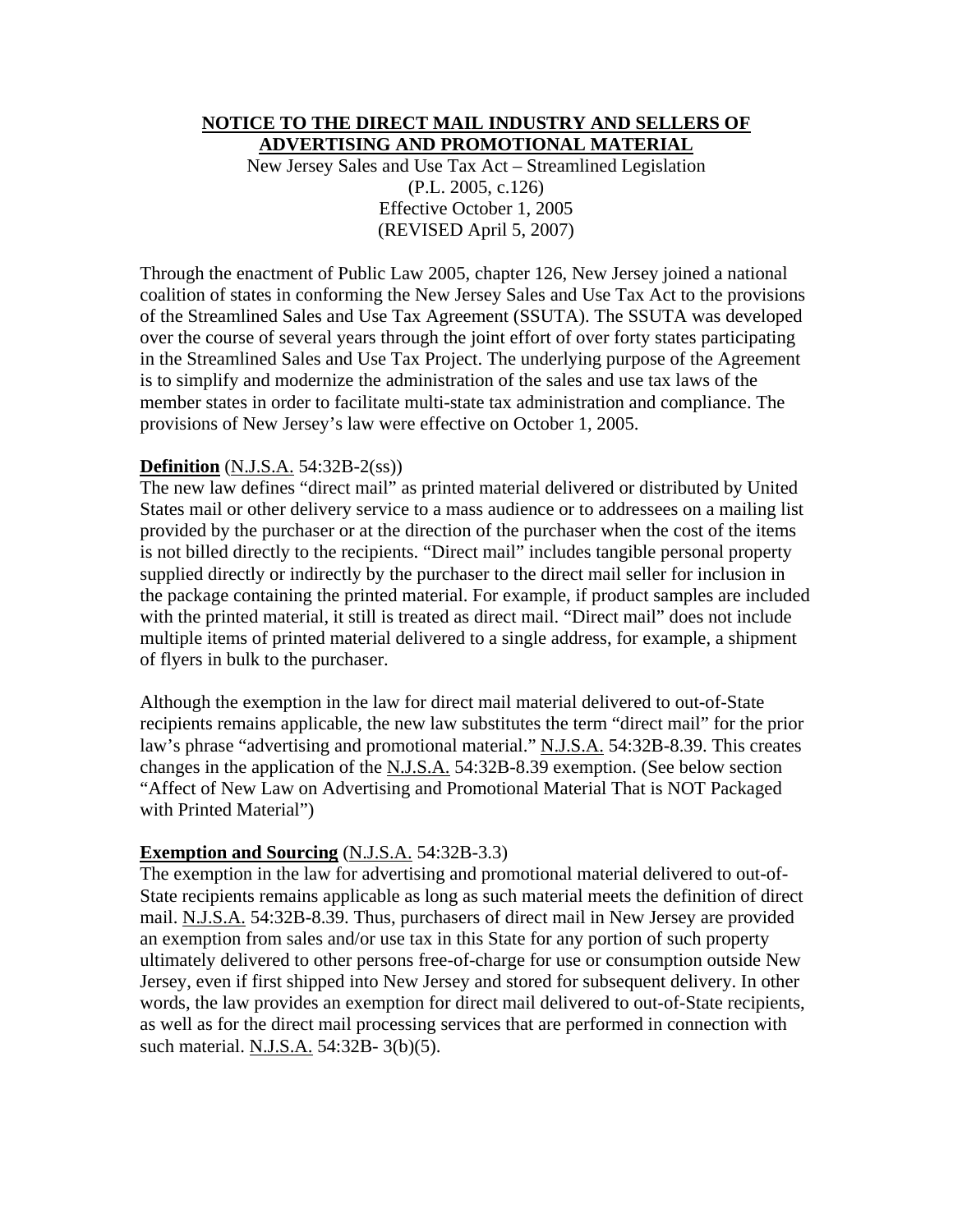A purchaser of direct mail should provide to the seller a direct mail form OR information to show the states in which the direct mail is to be delivered to recipients. Acceptable direct mail forms are the New Jersey Exempt Use Certificate (Form ST-4) or the Streamlined Sales Tax Agreement Certificate of Exemption (uniform form).

The Certificate of Exemption form may be acquired from:

http://www.state.nj.us/treasury/taxation/pdf/other\_forms/sales/st\_sst.pdf in the "Reason for exemption" section, the taxpayer should circle "L," the line labeled "direct mail." Note that New Jersey does not issue specific identification numbers for direct mailers, so a "direct mail number" is not required. You may acquire Form ST-4 from the Division's website located at:

http://www.state.nj.us/treasury/taxation/pdf/other\_forms/sales/st4.pdf.

• If the purchaser provides a direct mail form, the seller shall be relieved of all obligations to collect, pay, or remit the applicable tax and the purchaser shall be obligated to pay or remit the applicable tax on a direct pay basis. A direct mail form shall remain in effect for all future sales of direct mail by the seller to the purchaser until it is revoked in writing. • If the purchaser provides information showing the states to which the direct mail is to be delivered to recipients, the seller shall collect the tax according to the delivery information provided by the purchaser. In the absence of bad faith, the seller shall be relieved of any further obligation to collect tax on any transaction for which the seller has collected tax pursuant to the delivery information provided by the purchaser. The purchaser may use Form ST-4 in order to document the allocation for outof-State delivery.

If the purchaser of direct mail does not have a direct pay permit and does not provide the seller with either a direct mail form or delivery information, the seller is required to collect sales tax on the entire amount.

# **Effect of New Law on Advertising/Promotional Material that is NOT Packaged With Printed Material (N.J.S.A. 54:32B-8.39)**

The new law substitutes the term "direct mail" for the term "advertising and promotional material." Under prior law, the Division extended the exemption provision at N.J.S.A. 54:32B-8.39 to tangible personal property delivered by itself; for example, a company purchases a case of pens with the company logo or promotional videotapes, for use at a trade show or by sales representatives. The application of this exemption allowed the purchaser to take delivery of the advertising or promotional tangible personal property in New Jersey without paying tax. The purchaser would then self-assess use tax based upon where the property was actually used.

Under the new law, the sale of tangible personal property, even if advertising or promotional in nature, does not meet the definition of "direct mail" unless the tangible personal property will be packaged with printed material and delivered or distributed by United States mail or other delivery service to a mass audience or to addressees on a